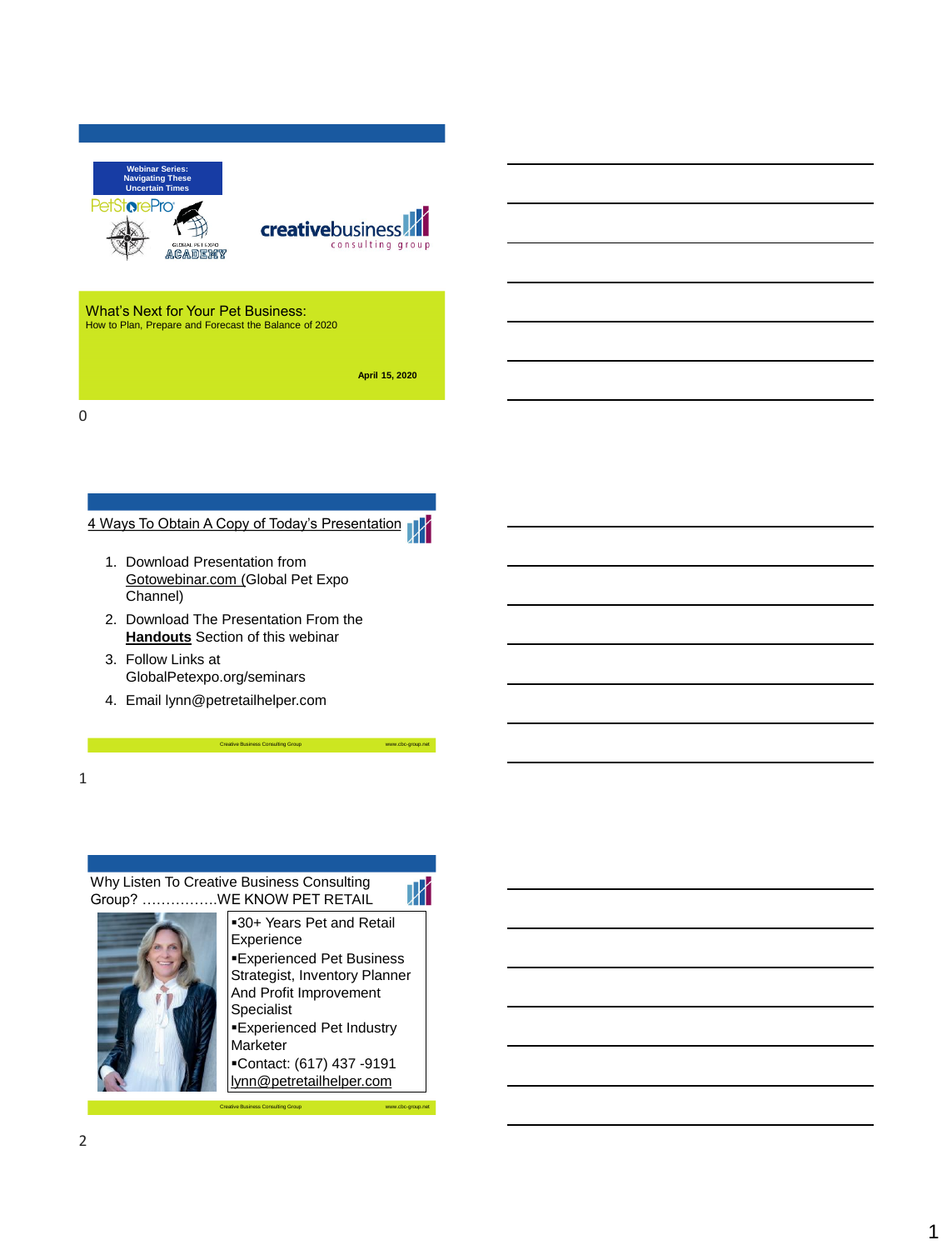Business Interrupted -- Were You Ready For Anything Like Covid-19??



Creative Business Consulting Group www.cbc-group.net

 $\mathbb {N}$ 

3

How Consumers Feel About Going Places Has Dramatically Changed Since Coronavirus Outbreak

US Internet Users Who Are Currently Avoiding vs. Will<br>Avoid Public Places/Travel if the Coronavirus<br>Quthreak Wergens in the US Ech 2020

|                                                           | <b>Currently avoiding</b> | <b>Will avoid</b> |
|-----------------------------------------------------------|---------------------------|-------------------|
| Public transportation                                     | 49.3%                     | 73.1%             |
| International travel (e.g., vacations,<br>business trips) | 47.4%                     | 68.2%             |
| Shopping centers/malls                                    | 47.2%                     | 74.6%             |
| Movie theaters                                            | 41.9%                     | 66.6%             |
| Medical centers/hospitals                                 | 38.9%                     | 50.6%             |
| Community centers                                         | 35.5%                     | 56.9%             |
| Restaurants/bars/coffee shops                             | 35.3%                     | 60.5%             |
| Shops in general                                          | 32.7%                     | 52.7%             |
| Sports events                                             | 32.0%                     | 58.8%             |
| Other entertainment/leisure venues                        | 21.6%                     | 40.7%             |
| Schools/colleges                                          | 21.1%                     | 39.3%             |
| My workplace                                              | 11.1%                     | 17.0%             |
| Other                                                     | 2.4%                      | 1.4%              |
|                                                           |                           |                   |

Creative Business Consulting Group www.cbc-group.net **Will It Have Long Term Effects About How Consumers Shop At Your Pet Store?**

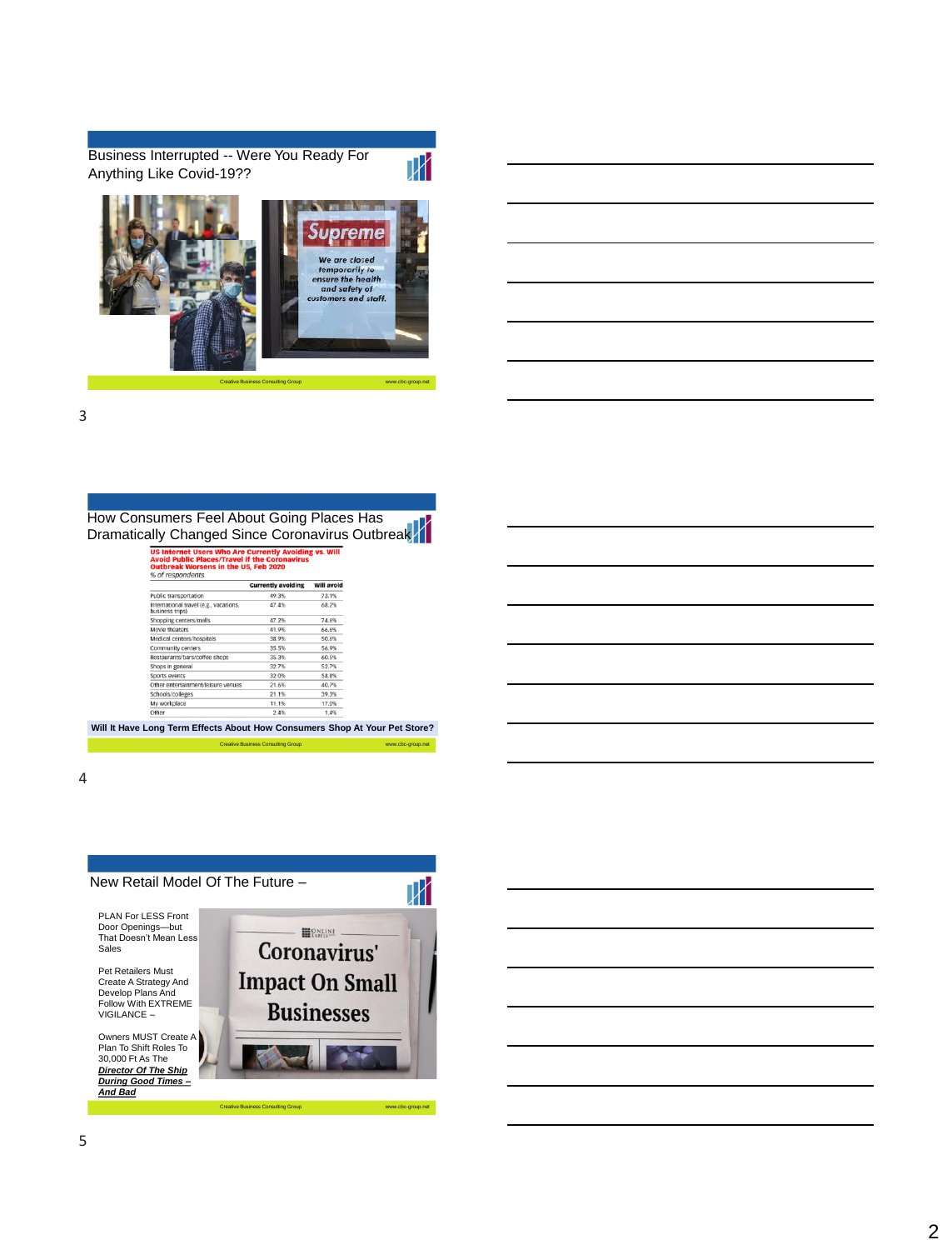



6





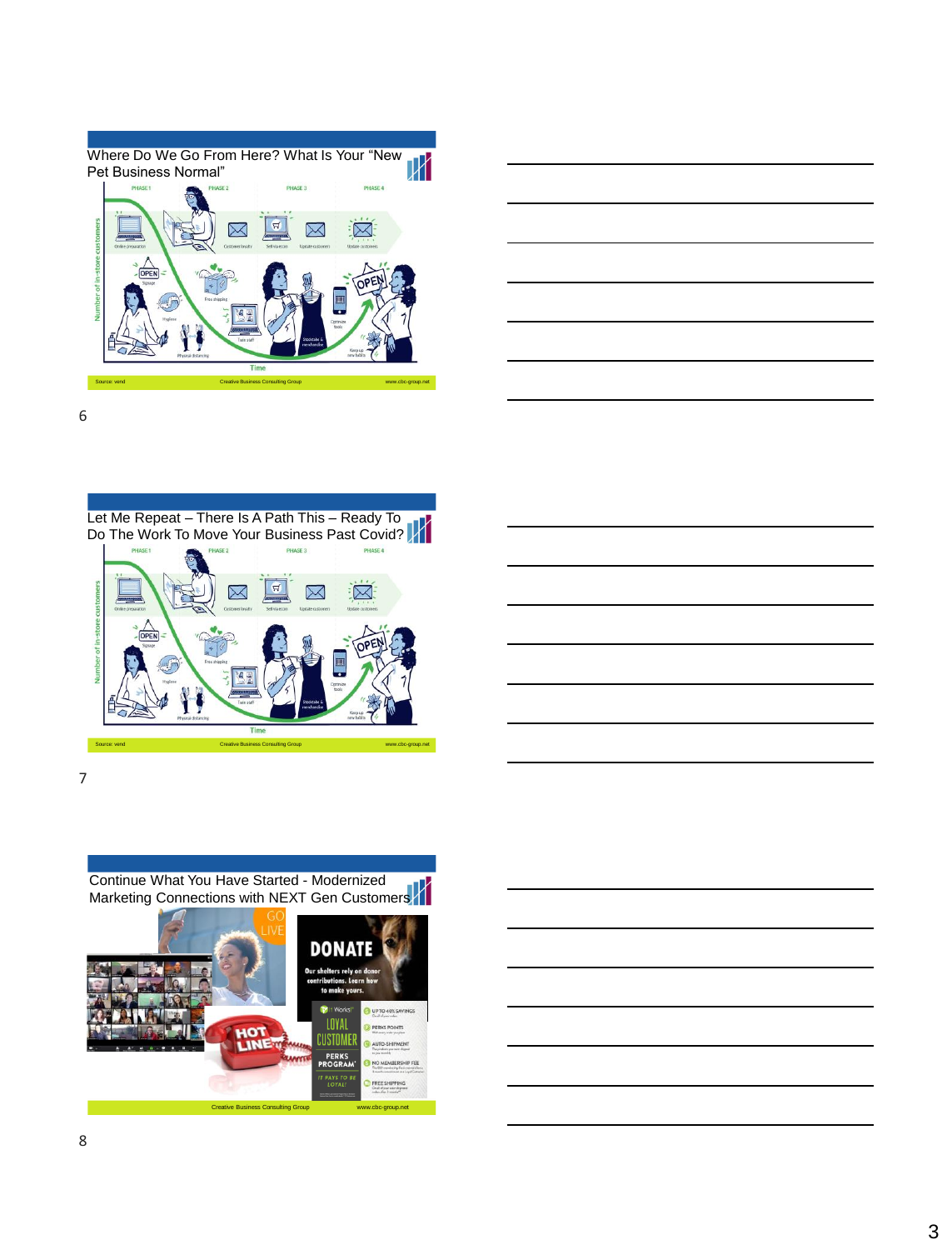# Continue Growing Online Sales Via Facebook Shop Keep Adding "MOST NEEDED NOW" Items

Focus On Immediate Needs Of Current Customers in Your Shop – What Do Your Customers Need Now?<br>Food? Supplements? Treats?

- Note: This MAY Be a Time To Meet NEW CUSTOMERS For Your Pet Business
- Make Sure To Use Features and Benefits On Your Shop Pages To Convert Customers Who May Not Come In the Store Regularly
- How Can You Show Value Of your Items To New Customers?
	- *SHOWCASE Improved Health, Well - Being and showcase Enhanced levels of Satisfaction – for Pets and Their Parents*



-group.net

Creative Business Consulting Group www.cbc www.cbc

## 9

Use Instagram To It's Fullest – Use IG Shopping – To Drive Sales Using Shoppable Posts

- Instagram Shopping Gives Businesses An "Engaging Storefront"
- Retailers Can Share Featured Products Through Organic Posts And Stories, Or Have People Discover Your Products In Search & Explore

• Product Image • A Description • Product Costs



Gartner Creative Business Consulting Group www.cbc www.cbc



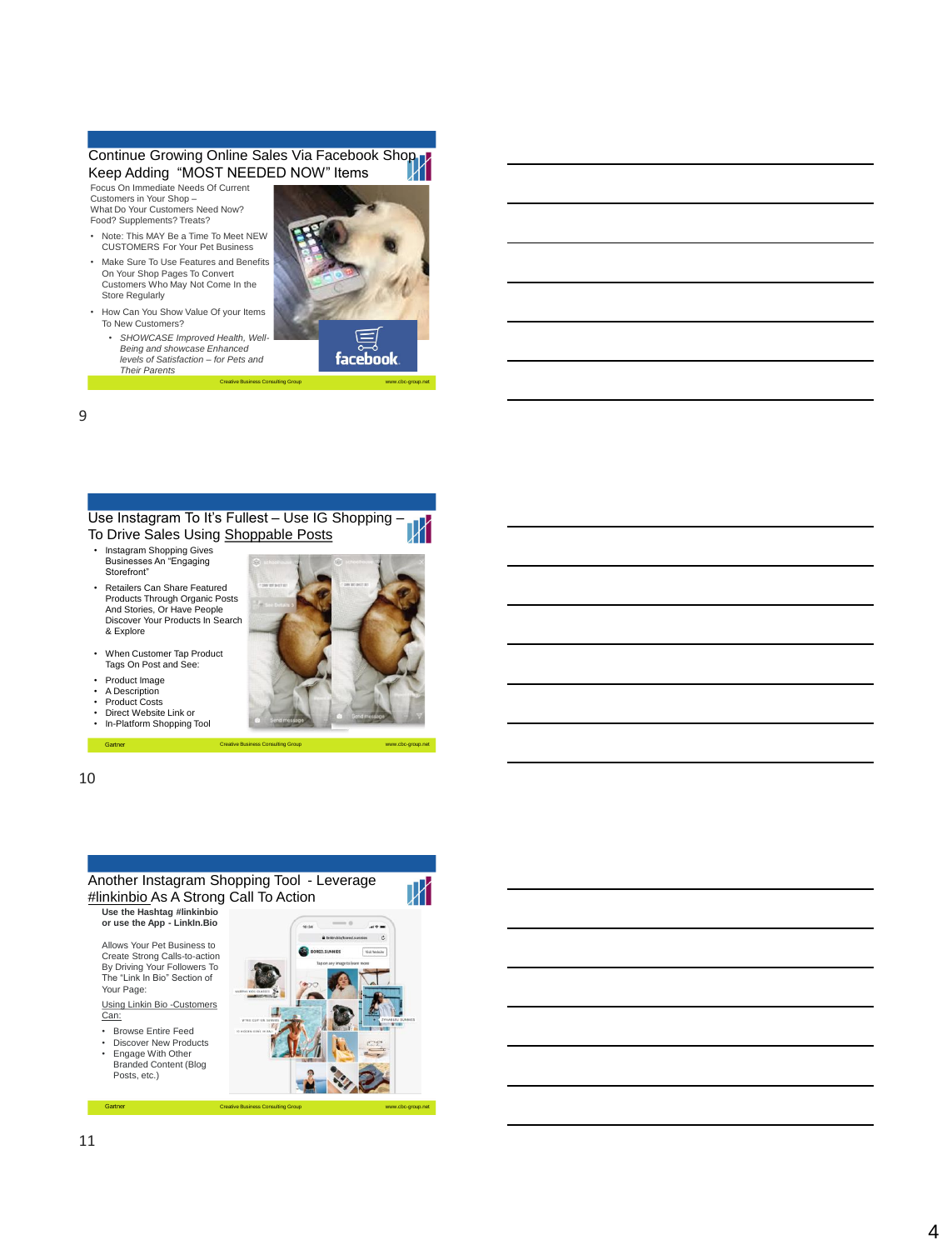Did Your Current Business Systems Help Or Hinder Your Efforts During the Covid-19 Emergency?



Creative Business Consulting Group www.cbc-group.net

12



13

2020 Must Do: Add Systems That Will Help Process Flow Internally And Improve Connections Externally

Soti, Inc. Networks Creative Business Consulting Group www.cbc-group.net Soti, Inc. Networks Consulting Group.net

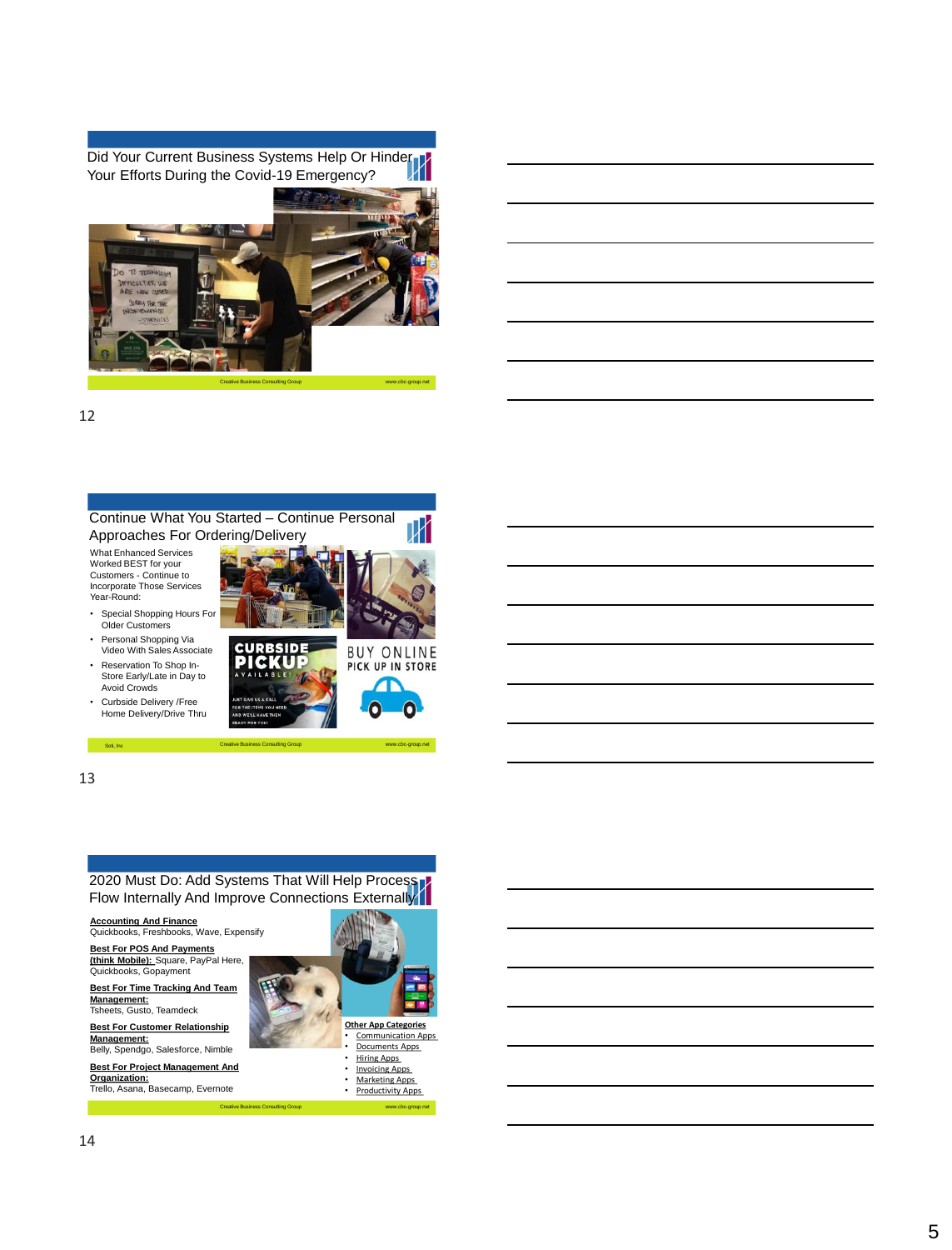Did Your Inventory Support Sales During Covid? Did You Have The Cash (and a Plan) To Replenish?



Creative Business Consulting Group www.cbc-group.net

15



16



The PROCESS will PAY FOR ITSELF--QUICKLY • Accurately Forecasted Sales (Total Store Sales Broken Down Into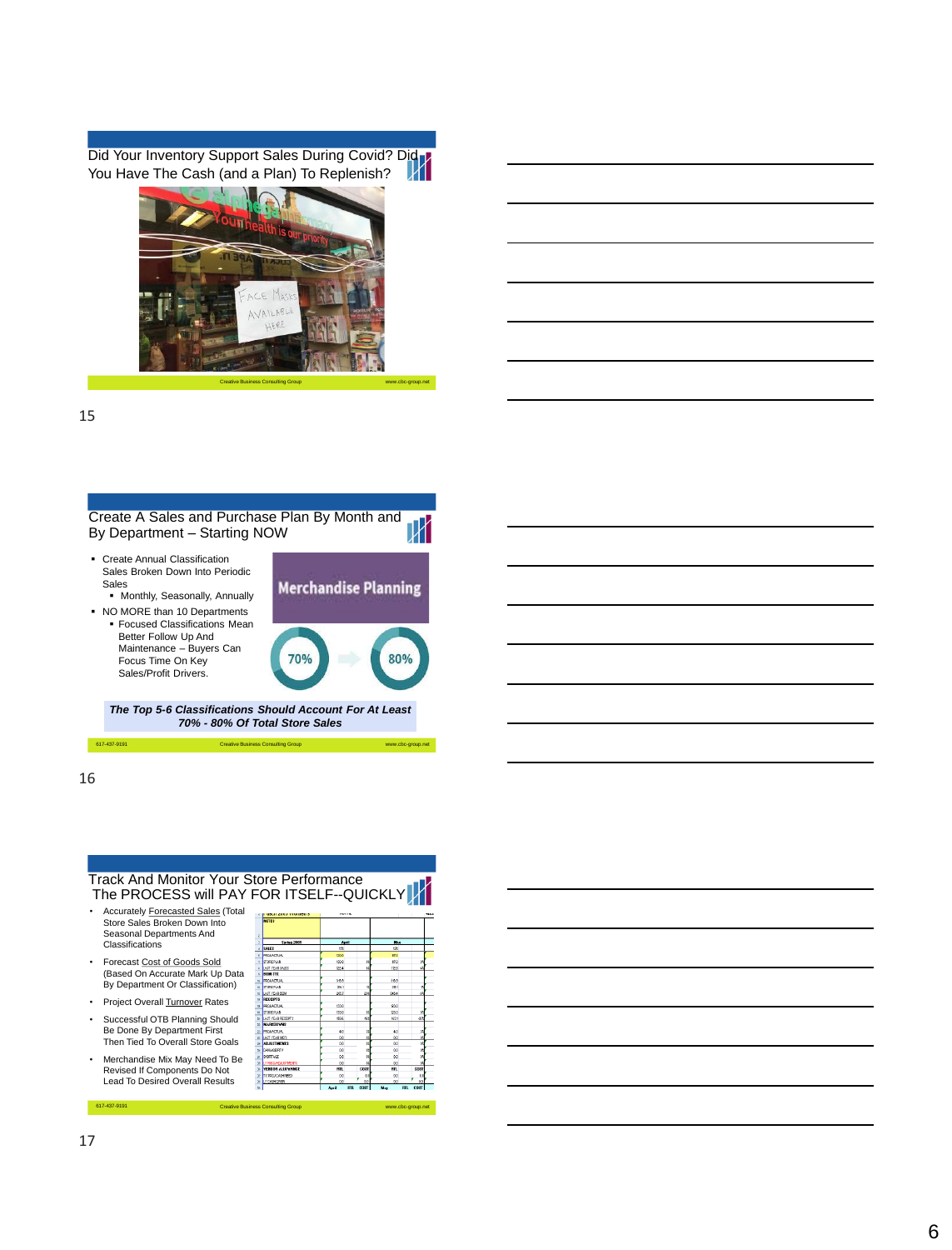Forecast Sales (Possibly Increased) Of Core Products In Your Assortment- Include New Ones

• **Forecasting Techniques Are Critical For Maximum Inventory Turnover Results**  • With Accurate Predictive Numbers, Pet Retailers Can Better Determine The Kinds Of Products With Which To

Stock Their Shelves

• Forecasting The Demands Of The Customer Isn't Easy – But Using An Organized System To Monitor And Track Your Inventory Will Help You Achieve Maximum Profit Potential



18

 $617-437-9191$ 

How Do You PLAN For the Rest of 2020? You MUST Project Sales, Expenses AND Profits

|                                                                               |                             |           | June Act June Plan July Act July Plan |           |           |
|-------------------------------------------------------------------------------|-----------------------------|-----------|---------------------------------------|-----------|-----------|
|                                                                               |                             |           |                                       |           |           |
|                                                                               | Revenue                     | \$100,000 | \$175,000                             | \$300,000 | \$458,000 |
| Create a working                                                              | <b>Cost of Goods Sold</b>   | 70.000    | 120.000                               | 190.000   | 300,000   |
| expense plan to<br>help you thru<br>this crisis and                           | Credit Card Fees            | 3.000     | 5.250                                 | 9.000     | 13,740    |
|                                                                               | <b>Gross Profit</b>         | \$27,000  | \$49.750                              | \$101.000 | \$144.260 |
| beyond<br>(CREATING A                                                         | <b>Operating Expenses</b>   |           |                                       |           |           |
| PI AN-AND                                                                     | Advertising                 | \$1,000   | \$2,000                               | \$3,000   | \$4,000   |
| <b>WORKING THE</b>                                                            | Salaries and Wages          | 15,000    | 25,000                                | 30,000    | 35,000    |
| $PI AN -$<br><b>INCLUIDNG P/L</b><br>MONTHLY)<br>Learn how to:                | Phone and Internet          | 1.000     | 1.000                                 | 1.000     | 1.000     |
|                                                                               | Website Expense             | 3,000     | 500                                   | 500       | 500       |
|                                                                               | <b>Depreciation Expense</b> |           |                                       |           |           |
|                                                                               | Office Supplies             | 50        | 100                                   | 50        | 100       |
| Develop a                                                                     | <b>Operating Profit</b>     | \$6,950   | \$21,150                              | \$66.450  | \$103,660 |
| forecasting tool<br>to help plan the<br>balance of your<br>business this year | <b>Interest Expense</b>     | 4,000     | 3,500                                 | 3,000     | 2,500     |
|                                                                               | Interest Income             |           |                                       |           |           |
|                                                                               | Non-Recurring Expenses      |           |                                       | 5.000     |           |
|                                                                               | <b>Total Income</b>         | \$2,950   | \$17,650                              | \$58.450  | \$101,160 |
|                                                                               | <b>Income Tax</b>           | 1.033     | 6,178                                 | 20.458    | 35,406    |
|                                                                               | <b>Net Income</b>           | \$1,918   | \$11,473                              | \$37,993  | \$65,754  |



| <u> 1989 - Johann Stoff, deutscher Stoffen und der Stoffen und der Stoffen und der Stoffen und der Stoffen und der</u> |  |                                                   |  |
|------------------------------------------------------------------------------------------------------------------------|--|---------------------------------------------------|--|
| <u> 1989 - Johann Stoff, deutscher Stoff, der Stoff, der Stoff, der Stoff, der Stoff, der Stoff, der Stoff, der S</u>  |  |                                                   |  |
|                                                                                                                        |  |                                                   |  |
| <u> 1989 - Johann Stoff, deutscher Stoff, der Stoff, der Stoff, der Stoff, der Stoff, der Stoff, der Stoff, der S</u>  |  |                                                   |  |
|                                                                                                                        |  |                                                   |  |
|                                                                                                                        |  | <u> The Communication of the Communication of</u> |  |
|                                                                                                                        |  |                                                   |  |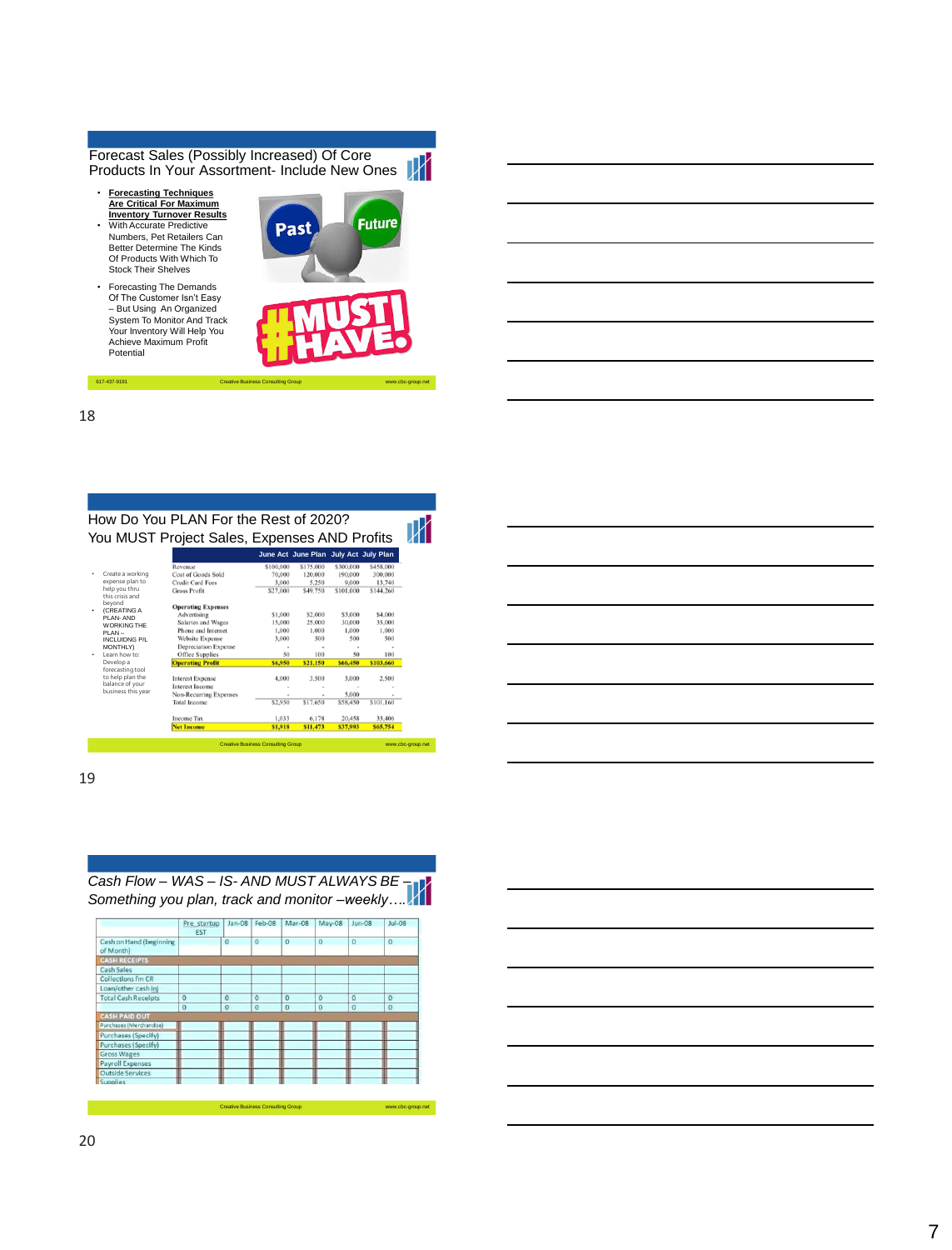

21

# Does Your Pet Store Need Different Types of Associates To Support Your Future Business?

- 1. What Type Of Team Do I Need Going
	- Forward?
	- Sales Specialists Digital Capability?<br>• Marketing Associates -- Digital • Marketing Associates -- Digital
	- Specialist Operations/Technology/IT Systems
- Enhancement/Integration 2. How Do I Lead My Store in 2020?
- How Do I Support The Staff I Need (On
- Subjects I May NOT Know About? 3. Should I Use Gig Economy/Freelancers For: Doing SM Posting/Driving Online Sales - Commenting/Sharing With Community – Maintain/Build Customer Loyalty
	- •Curating Reviews- •Updating Websites/Blog/SM Content



 $\overline{\mathbb{X}}$ 

22

#### Your Managers Need Training Too – Start At The  $\,N$ Top To Set The Tone

Creative Business Consulting Group

- Don't Assume They Know How To Do It!
- Your Young Managers Of Today Will Become Your Leaders Of Tomorrow – Will They Represent Your Store Like You Would?
- Management Is Often Uneven Throughout An Organization - You Have Outstanding Managers, Okay Ones And Incompetent Ones Who Can Do A Lot Of Damage • Train Them All Because
	- Consistency Matters !!
- Respected Well-trained Managers Boost Morale, And Improved Morale Boosts Retention